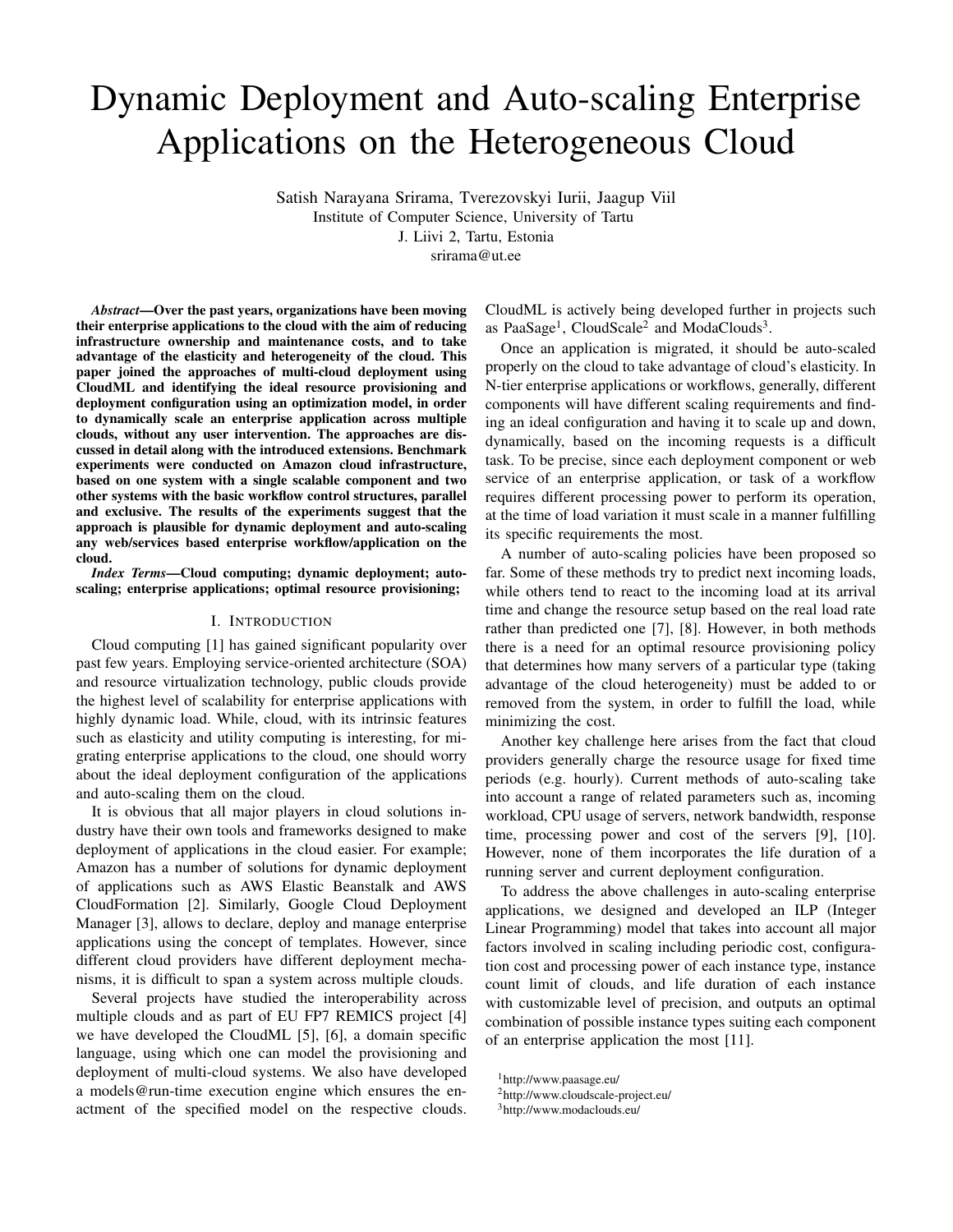This paper tried to join both the approaches of multicloud deployment using CloudML and identifying the ideal resource provisioning and deployment configuration using the optimization model, in order to dynamically scale an enterprise application across multiple clouds, without any user intervention. Extensions were introduced to CloudML features to incorporate the scale up components and load balancers, and a framework was built to identify the changes in the model automatically, and ensure the changes as and when they appeared, using the models@run-time engine.

We created a simulation tool based on the proposed model and conducted real-time benchmark experiments on Amazon cloud. The benchmarks are based on one system with a single scalable component and two other systems based on Parallel (AND) and Exclusive (XOR) workflow control structures. The results of the experiments suggest that the approach is plausible for dynamic deployment and auto-scaling any web/services based enterprise workflow/application on the cloud.

The paper is organized as follows: Section II discusses the dynamic deployment of multi-cloud systems with CloudML. Section III summarizes the optimization model. Section IV discusses the combination of the approaches and Section V provides a detailed evaluation of the combined approach. Section VI later discusses the related work, while section VII concludes the paper with future research directions.

# II. DYNAMIC DEPLOYMENT OF MULTI-CLOUD SYSTEMS WITH CLOUDML

In recent years, there has emerged dynamically adaptive systems (DAS) that will ease the development, adaption and continuous design of complex software systems. Usually, these systems are focused on the application and not the core platform and infrastructure. Due to the lack of software engineering approaches and methods widely accepted across multiple cloud computing providers, a model-based framework called CloudMF [12], was developed and is being managed as part of several European Commission projects.

CloudMF primarily enables multi cloud-based DAS and is made up of two primary components: 1) cloud modelling language, CloudML and 2) models@run-time environment. The first one is used to describe and create the model of the system. This includes information about the instances, setup, deployment, etc., while the models@run-time is used to execute the provisioning itself and is the main architecture, which reflects the changes in the running system to the current model associated to it.

CloudML's main aim is to provide the users with a framework, which could be run on multiple cloud platforms and infrastructures, so that the user is free to migrate their applications to other vendors, as and when needed. To be able to describe the model of the system, CloudML allows the user to do it using JavaScript Object Notation (JSON), Ecore/XMI file or Java API.

Listing 1 shows how different nodes and artefacts are defined using CloudML. Nodes are self-explanatory, with information such as OS, memory and CPU requirements etc. Artefacts are used for defining dependencies on the instances and to install the required components, such as scripts, binaries, etc. and execute them, while bindings define how artefacts are dependent on each other. Several systems have been deployed with CloudML and the engine was shown to be efficient [6].

#### Listing 1: Example snippet of a CloudML JSON file

```
"nodeTypes": [\begin{array}{c} \text{"no-3}\end{array}]\text{''} "id" : "myApp",<br>"\text{``s''} : "Debian",<br>"provider": "aws-ec2",<br>"compute" : [2, 4],<br>"memory": [1024, 2048],<br>"storage" : [20480],<br>"location" : "us-east -1",<br>"sseurityGroup" : "ports
" artefactTypes" : [ {<br>"id": "mediaWiki".
                                 " id ": "mediaWiki",<br>"retrieval": "wget http://../m_wiki.sh",<br>"deployment": "sudo m_wiki.sh",<br>"requires": I {<br>"id": "MySQLCapability"
                                                              } ]
                              } ]
```
# III. OPTIMAL RESOURCE PROVISIONING FOR AUTO-SCALING ENTERPRISE APPLICATIONS

While CloudML addresses the deployment issues, designing an auto-scaling model for entire enterprise application/workflow is a complex task. In these applications, generally, each component will have its own specific requirements to scale. Moreover, in every public cloud there are a range of instance types, each one having a different power/price rate. Whereas a *large* instance might be more beneficial for one task, a *medium* might have a better performance for another one, so we shall allocate different instance types to different tasks in order to reduce the total cost. Sometimes the optimal allocation for a task can be a composition of multiple types of instances. In addition, due to SLA (service-level agreement) of applications, some of the tasks may even have to run on completely different clouds, to support customers from different regions.

We studied the problem in detail and came up with a LP model based solution [11]. Input to the model includes incoming workload of each task, processing power, periodic cost and configuration time of instance types, maximum instance count limit of the cloud, and age of each running instance. The model provides the optimal number of instances from each type that must be added to or removed from cluster of each task, resulting in handling the workload and minimizing the cost. In summary, we created the notion of *time bag*s, by dividing an instance's paid life period (e.g. hour in case of Amazon EC2) into equal time periods. Thus, all the instances in the enterprise system, at any given time, will be in one of these time bags. This provides us a means to calculate the value of a running instance to the complete system, considering its age. The enterprise application is divided into component/tasks, each of them, running in a specific region.

The intuition for considering different parameters, the performance efficiency of the model, its implementation and comparison with solutions such as Amazon AutoScale, are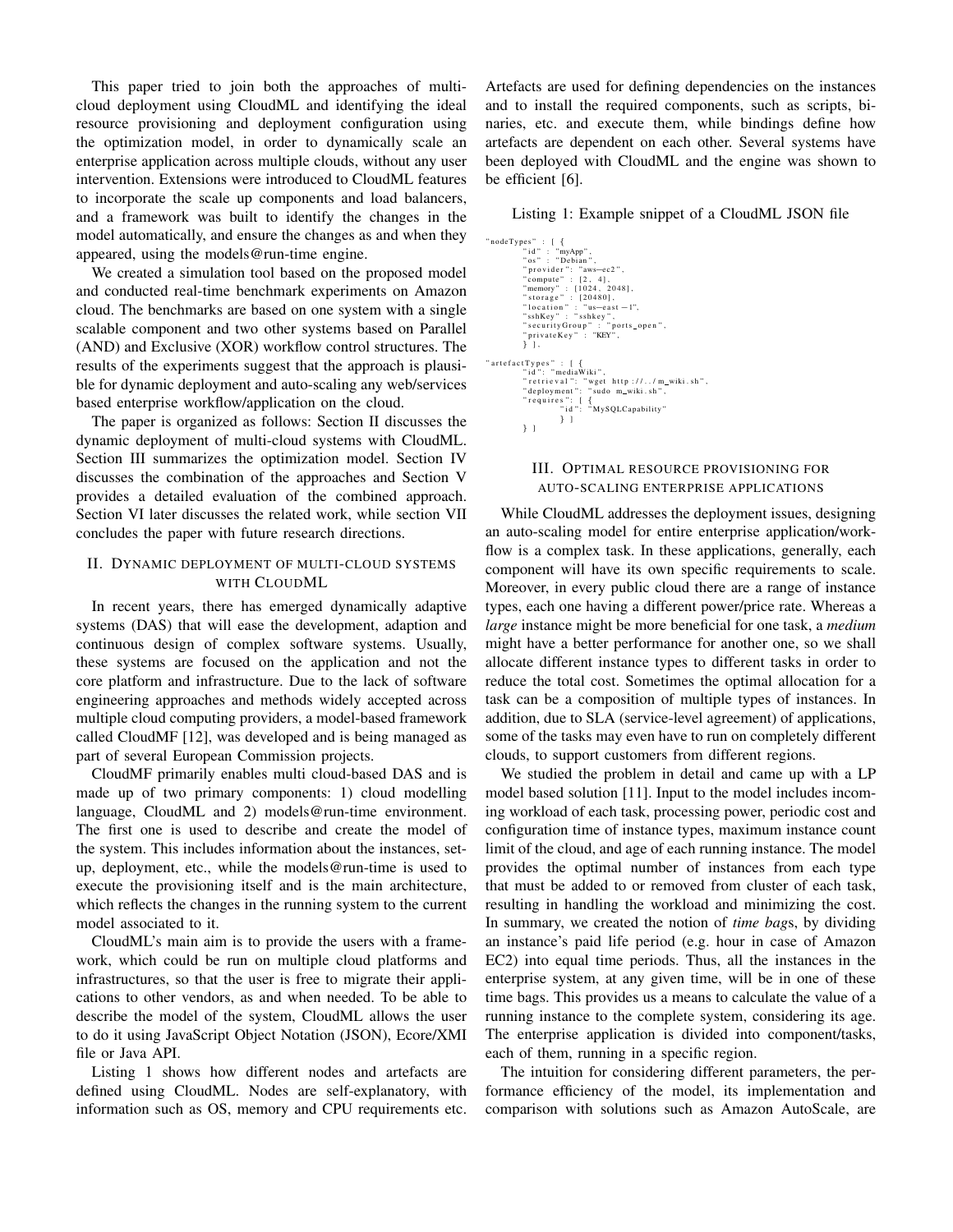thoroughly addressed in [11]. The model is summarized here to make the current writing a consolidated one.

#### *A. Description of the optimization model*

*Parameters* of the model are listed below:

-*Cr,t*: Cost of a time period of instance type t running in region r.

-*CTBr,t*: Cost of a time bag from instance type t running in region r. This cost is calculated by dividing the cost of a period of instance type t by total number of time bags.

-*CTr,t*: Configuration time of instance type t running in region r. This value must be specified by time bag metric. For example in our experiments, we considered first 3 time bags as configuration time, a number approximated by the time taken by instances from Amazon EC2 to start up and customize the configuration.

-*KCr,t,tb*: Killing Cost of time bag tb from instance type t running in region r.

-*RCr,t,tb*: Retaining Cost of time bag tb from instance type t running in region r.

-*Xr,t,tb*: The number of instances in time bag tb from instance type t running in region r.

-*Pr,t*: Processing power of instance type t running in region r. -*CCTr,t*: Capacity constraint (or instance count limit) of instance type t running in region r.

-*W<sup>r</sup>* : Workload of region r. This is the current incoming workload to the system and must be provided by the same metric as  $P_{r,t}$ . meaning that if  $P_{r,t}$  is calculated by requests per second,  $W_{r,t}$  must be provided as requests per second too. -*CC<sup>r</sup>* : Capacity constraint (or instance count limit) of region r. The number varies per cloud, e.g. a private cloud with limited capacity. Even in Amazon, by default, customer can launch only up to 20 instances.

#### The model has 2 *variables*:

-*Nr,t*: The number of new instances from instance type t running in region r that must be added to the system.

-*Sr,t,tb*: The number of instances of time bag tb from instance type t in region r that must be shut down.

The objective function of the model is as follows:

$$
Min\left(\sum_{i=1}^{n}\sum_{j=1}^{m} (N_{r_i,t_j} * C_{r_i,t_j} + N_{r_i,t_j} * (CT_{r_i,t_j} * CTB_{r_i,t_j}))\right) + \sum_{i=1}^{n}\sum_{j=1}^{m}\sum_{k=1}^{q} S_{r_i,t_j,tb_k} * KC_{r_i,t_j,tb_k} + \sum_{i=1}^{n}\sum_{j=1}^{m}\sum_{k=1}^{q} (X_{r_i,t_j,tb_k} - S_{r_i,t_j,tb_k}) * RC_{r_i,t_j,tb_k})
$$
\n(1)

The objective function comprises sum of all costs attached to changing the arrangement of resources at any point of time. The cost function, sums cost of new instances and their configuration, killing cost of each instance that must be shut down and retaining cost of each instance that will continue living. For each region the model outputs the number of new instances of each instance type that must be added and number of instances of each time bag from each instance type that must be terminated so that the cost becomes minimal and all these following constraints are fulfilled.

-The workload constraint  $\forall$  regions  $r \in R$ :

$$
\sum_{j=1}^{m} (N_{r,t_j} + (\sum_{k=1}^{q} X_{r,t_j,tb_k} - S_{r,t_j,tb_k})) * P_{r,t_j} \ge W_r
$$
 (2)

-The cloud capacity constraint  $\forall$  regions  $r \in R$ :

$$
\sum_{j=1}^{m} (N_{r,t_j} + (\sum_{k=1}^{q} X_{r,t_j,tb_k} - S_{r,t_j,tb_k})) \le CC_r
$$
 (3)

-Instance type capacity constraint  $\forall$  instance types  $t \in T_r$ :

$$
N_{t_r} + \left(\sum_{k=1}^{q} X_{t_r, tb_k} - S_{t_r, tb_k}\right) \le CCT_{t_r}
$$
 (4)

-Shutdown constraint  $\forall$  time bags tb  $\in$  TB<sub>r,t</sub>:

$$
S_{tb_{r,t}} \le X_{tb_{r,t}} \tag{5}
$$

-And:

$$
N_{r,t} \ge 0, S_{r,t} \ge 0 \tag{6}
$$

Killing cost and retaining cost actually specify how valuable a running instance is still for us. The more the instance lives in its current time period, the retaining cost becomes higher and the killing cost become lower, and thus the instance becomes less valuable. This guarantees that during scale-down the instances from the last time bags will have higher chance to be terminated. However, adding a new instance is bound to a new configuration process that triggers redundant cost which might make the addition of the new instance unprofitable. This is avoided by adding configuration cost to objective function.

The constraint (2) is defined to ensure that the new setup will fulfill the incoming workload in each region. Furthermore, the total number of instances in each region must not exceed its capacity; this is fulfilled using the constraint (3). The constraint (4) checks that the number of instances of each instance type in each region does not surpass its limit. Finally, constraint (5) makes sure that from each time bag the model does not shut down more instances than it contains.

The model is implemented in OptimJ [13] and using one of its free solvers, GLPK (GNU Linear Programming Kit) [14]. The cost and efficiency of the model are shown to be comparable to Amazon AutoScale in [11].

#### IV. JOINING AUTO-SCALING & DYNAMIC DEPLOYMENT

To introduce our optimization model for load balancing into the CloudML, we added following new components.

- LoadBalancerEntity A wrapper containing several CloudML internal components such as ComponentInstance, VMInstance, etc. This added component with the help of DNS rerouting (explained later), will allow the load to be redirected between multiple instances.
- ScalableComponent This is an entirely new component added to the CloudML core, which allows the user to create flexible and scalable components in their model.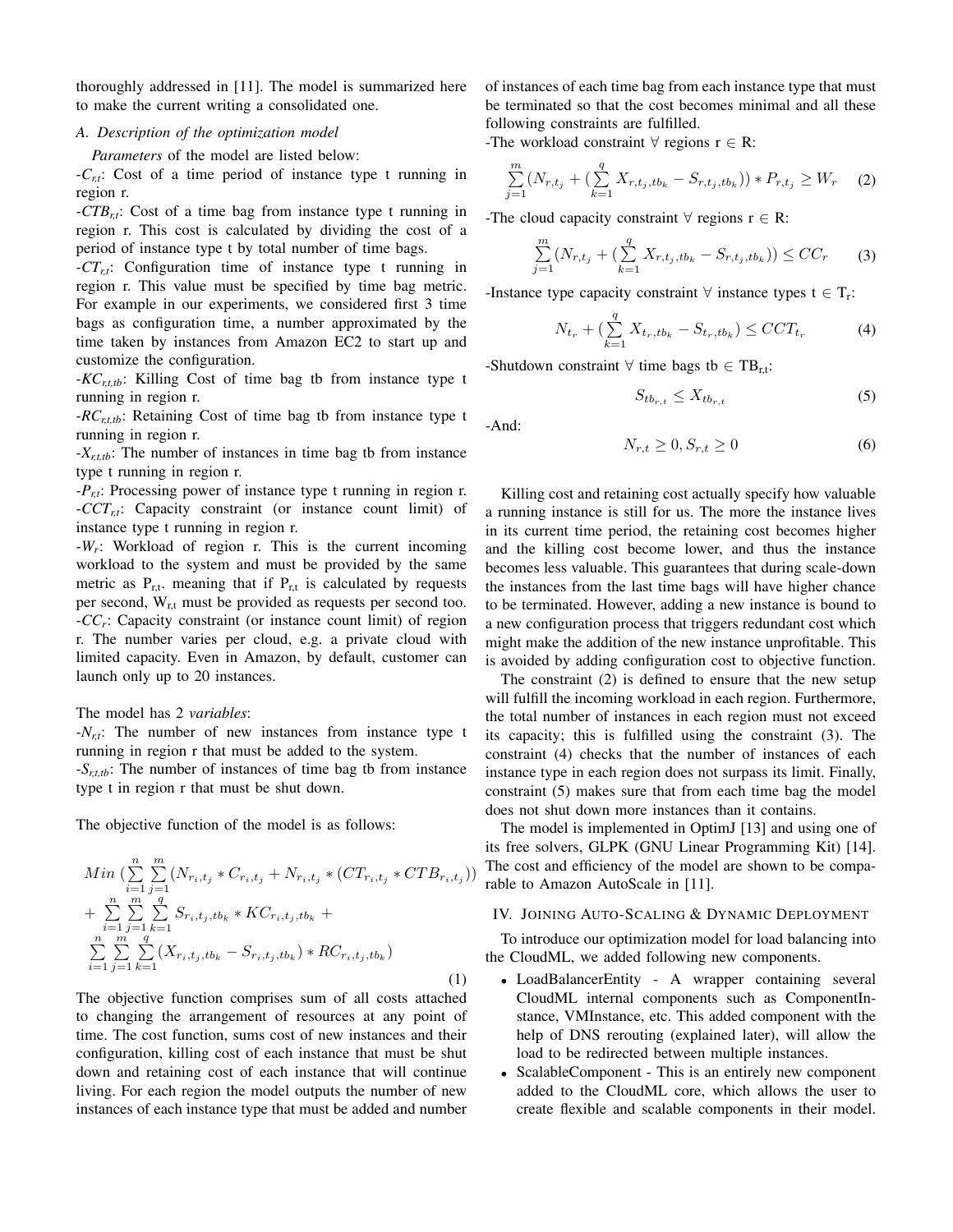Scalable component can instantiate new virtual machines or a LoadBalancerEntity. During a scale up, the component will automatically add a load balancer to the scalable component and redirects the incoming traffic between available instances.

• DirectCommand - A component that will allow to run commands in the virtual machine after the execution and it can be added to the model at any given time.

In order to utilize the full prospects of scalability, we made every scalable component to have the ability to scale separately. To support this we added two algorithms: scaling up and scaling down. For practical use they were combined to a single module, that will take a configuration, which is a simple array and is produced using our LP model, and determines which instances to kill or create. For example, if the incoming, configuration is  $[1,0,2]$  and the instance types defined for the scalable component are [M1.micro, M1.small, M3.medium], the ideal deployment at that particular moment would be one M1.micro and two M3.medium instances. Also, to accommodate the traffic rerouting, we used a Domain Name System (DNS) caching resolver called DNS Unbound [15]. This allows us to redirect every communication through the load balancer, when the component is scaled up. DNS Unbound adds one additional step to the operating system before checking the DNS servers for an IP address - it checks whether the Unbound configuration file has a rule for that specific DNS name and if there is a match, the rule will be used.

The extended version of the CloudML and the optimization model are combined into a simple RESTful web-service application using Spring, which allows us to deploy any model and start the auto-scaling of the system with ease. For example, when submitting the initial JSON of the model to the URL */initial*, the model will be deployed to the specified platform, and when visiting */initial/start*, the automatic scaling of the system will start.

#### V. EVALUATION OF THE APPROACH

We conducted three experiments to show that the proposed solution can be used for the dynamic deployment and auto-scaling a vast range of applications in the cloud. First experiment is similar to usual enterprise applications such as WikiPedia. The set up includes one scalable component, the application server, which has connection to an external database. The next two experiments were designed to show the parallel and exclusive workflow scalability with our approach.

#### *A. Setup*

For the test environment, we chose Amazon EC2, the most popular of cloud platforms. All instances were running Ubuntu 14.04 OS. We used three types of EC2 instances for all tests - M1.small, M3.medium and M3.large.

To simulate load in all tests, we used Tsung [16], an open-source multi-protocol distributed load testing tool, which allows to simulate load with various rates. Tsung later provides statistics such as system average response time, total number of requests and CPU load. To make the tests as realistic as possible, an archive of HTTP requests to ClarkNet's WWW server was used and the number of requests per second are scaled to the ranges ( $\sim$ 600), using Python scripts.

Considering that our LP model heavily relies on the maximum number of concurrent requests per second supported by each instance type  $(P_{rt})$ , we measured this parameter as accurately as possible, by restricting the average CPU usage to ∼80% and the average response time to be under 500ms.

## *B. Scaling of a single component application*

In this experiment we used MediaWiki [17], an open source Wikipedia replica, as a test application for the deployment. The database was populated with logs from publicly available WikiPedia database files. For each request, we requested a random page from MediaWiki, to simulate a real workload.



Fig. 1: The setup of the system before and after scale up



Fig. 2: Workload and system capacity during single scalable component experiment

After bombarding the scalable component with requests generated by Tsung, the modified configuration scaled up properly. Figure 2 shows the system's capacity and the workload for 24 hours. Figure 3 shows the number of different types of instances provisioned to the scalable component (M3.large was highly preferred). The experiment's results are summarized in table I, showing that the load was handled well.

#### *C. Scaling of parallel and exclusive workflows*

The goal of the second and third experiments is to show the possibility of building applications with multiple scaling components, that use parallel (AND) or exclusive (XOR)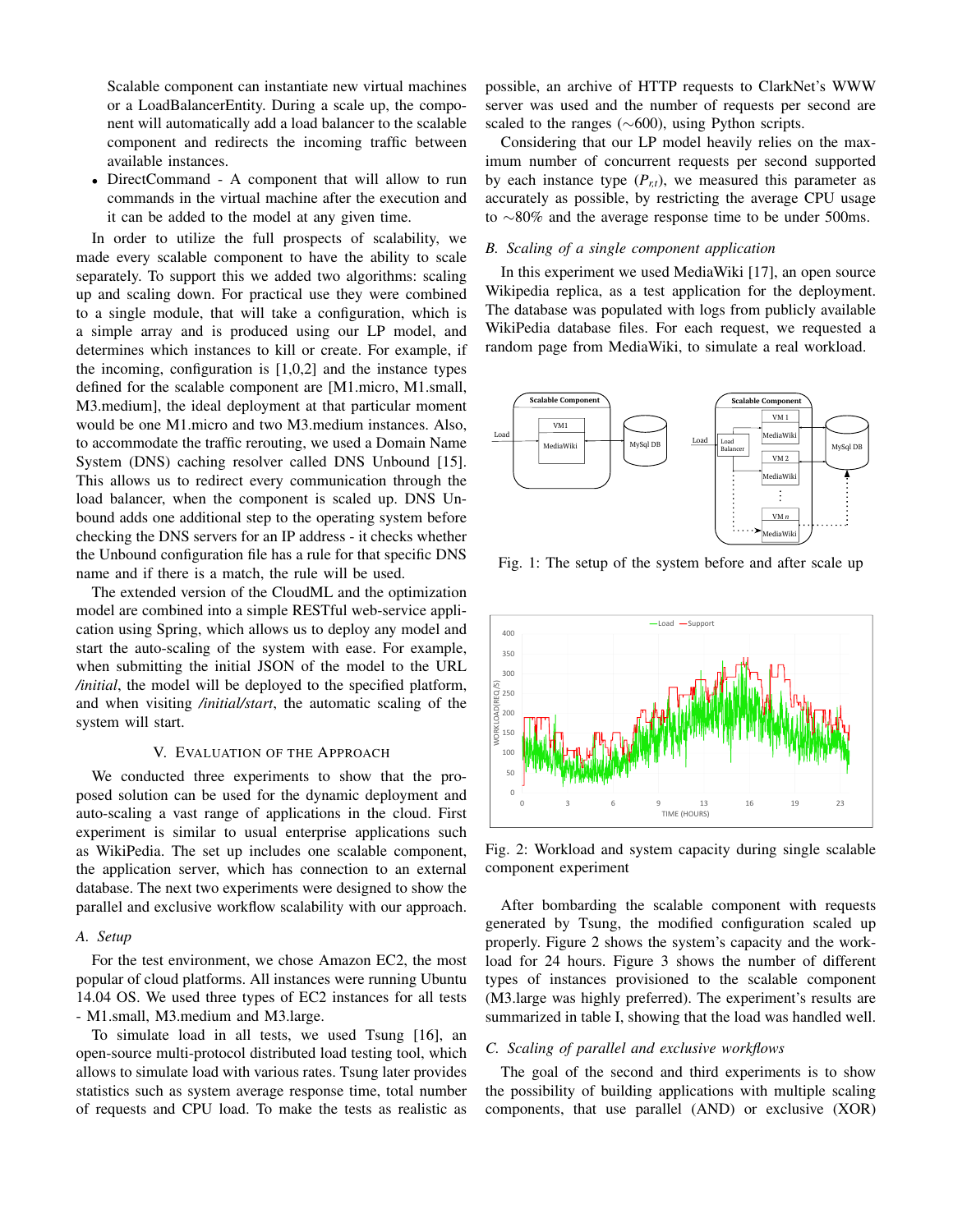

Fig. 3: Number of instances of each type during single scalable component experiment

| Total number of requests    | 11,417,146        |
|-----------------------------|-------------------|
| Average response time (sec) | 0.26              |
| Requests lost               | 201,036 (1.7%)    |
| Successful requests         | 11,216,110(98.3%) |

TABLE I: Request success and failure count.

workflows. For these tests we used the system with three scalable components. In a parallel workflow, after component 1, components 2 and 3 are executed simultaneously, as opposed to exclusive workflows, where one of the components is executed based on specified constraints.

For the experiments, we chose to build a custom application to simplify deployment configuration and have more control over the system. The application consists of three different elements, that were developed using JavaScript and Express framework to support the requested model and for the server, we used NGINX. In order to consume a lot of CPU and memory, so that we can test the scale up easily, the application calculates Fibonacci numbers and returns them to the client.



Fig. 4: Workload and system capacity during parallel workflow experiment (second component)

Figure 4 shows the system's capacity and Figure 5 shows the combination of instance types during the execution of the parallel workflow experiment, for the second component. From the results we observed that the system was able to provide the needed performance over 96% for the first component, which for the second and third component was 98%. We also



Fig. 5: No of instances of each type during parallel workflow experiment (second component)

calculated how slow the system became as the users increased. Average response time for M1.small instance in the initial state was 0.49 seconds and after the experiment, the average response time increased to  $\approx 0.54$  seconds.

For the third experiment, which considers exclusive workflows, the custom application had to be changed a bit - instead of simultaneously running the Fibonacci computations on all nodes, it was distributed between two components using a round-robin scheme.



Fig. 6: Workload and system capacity during exclusive workflow experiment (third component)

Similar to the previous experiment, we noticed that the system was able to support the incoming workload in 96% for the first component and about 99% for the second and third component. Figure 6 shows the system's capacity during the execution of the exclusive workflow experiment, for the third component.

# VI. RELATED WORK

Deployment and monitoring of distributed systems have been extensively studied over the past few years. Server management solutions, such as IBM Tivoli [18] can produce consistent and reproducible deployment configuration, even though not specifically targeted at cloud. Libraries such as jclouds<sup>4</sup>, Simple Cloud<sup>5</sup>, or DeltaCloud<sup>6</sup> have recently

<sup>4</sup>http://www.jclouds.org

<sup>5</sup>http://simplecloud.org/

<sup>6</sup>http://deltacloud.apache.org/